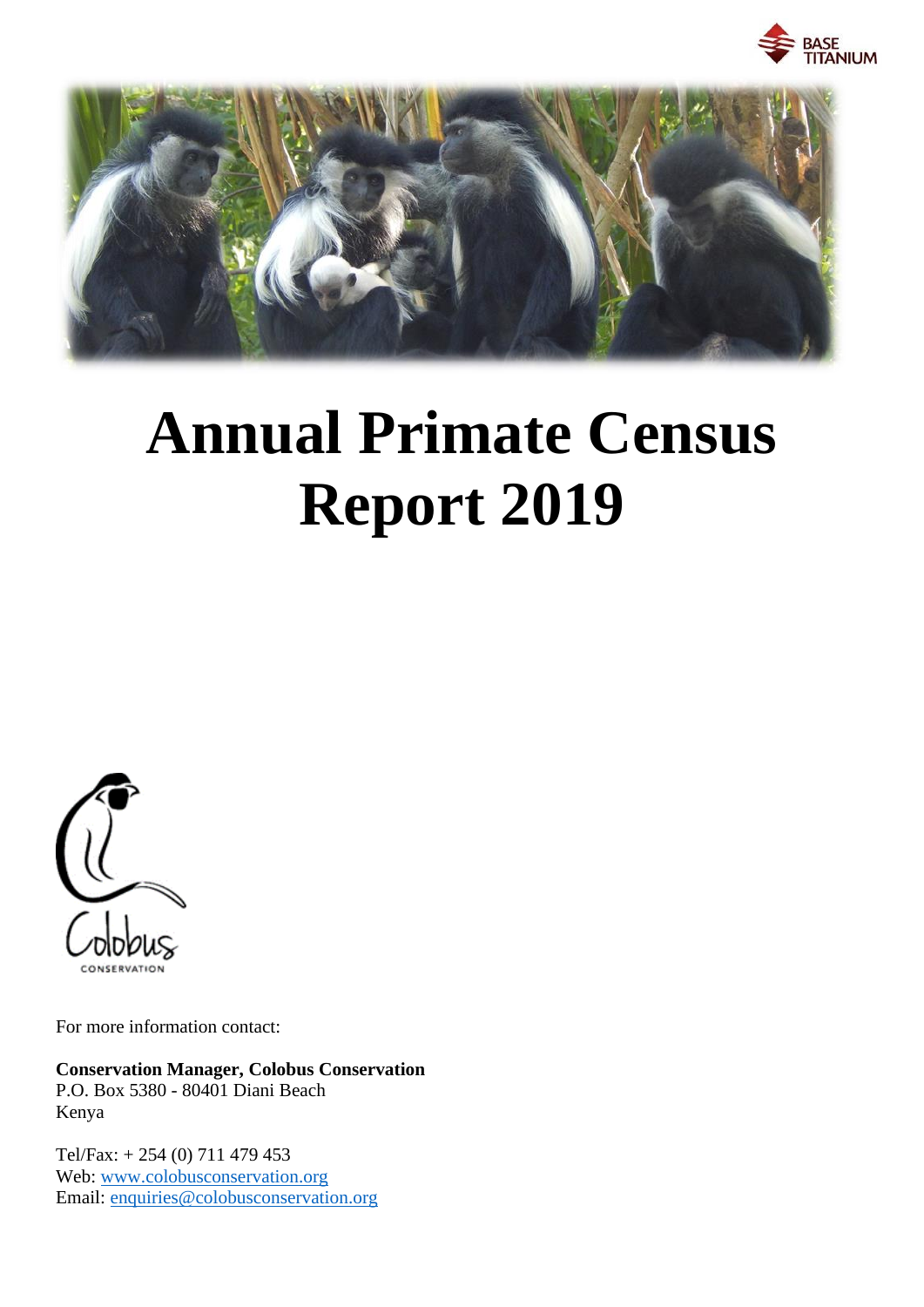#### **Primate census survey Overview.**

Colobus Conservations Annual Primate Census is carried out each year in October and this information is critical for Colobus Conservation to monitor the changes in the population of each diurnal primate species. Two types of census are undertaken. The first census composes of line transects throughout Diani counting colobus, Sykes and vervet monkeys. The second census is for baboons. Each baboon group is visited and repeated counts are done.

#### **Primate Census Background.**

October marks the middle of the dry season meaning increased visibility due to dry and reduced foliage, without it being unpleasantly hot to conduct transects during the mid-day heat. The whole of Diani and its remaining forest will be surveyed, following the main road as the central marker. Each side of the road will be systematically surveyed from north to south, starting at Kongo River and ending at Pinewood Hotel. The east side of the road is limited by the ocean and the west side surveyed to a distance of approximately 200m from the road (we aim to survey to the depth equivalent to the Forest Dream Road, but this is highly dependent on access in certain areas).

Five to eight teams, comprising of two members (at least one member must be a trained staff member who has conducted the census previously, accompanied by another trained staff member or trained volunteer), will conduct the census, walking each side of the road and leap frog over each other, as shown in the diagram. It is often required for teams to move to the opposite side of the road in order that the teams move down the road at the same speed. Colobus Conservation's vehicle with the Conservation Manager sits on the side of the road and drives slowly down with the teams collecting the datasheets after every plot is completed. The Conservation Manager works out double counts at this time and requests, if necessary, a team to go and verify a sighting or directs the teams to the next plot to ensure that the census is done effectively. The census will run from 06.30 - 17.30 for an estimated three consecutive days, breaking for lunch 12.30-1.30 pm each day.

#### **Pre-Census Training.**

A training workshop on primate census survey was held a week prior to the actual census to synchronize survey methods and help new team members familiarize themselves with the target species. In summary, these were the training objectives:

- i. Identify the four types of monkeys within Base Titanium ecosystem
- ii. Sex and age of colobus monkeys
- iii. Understand primate survey methodology: forest survey method.

A total of six teams were formed with each having at least two individuals, a team leader, first and second observers (*appendix 1*). A team leader is supposed to a staff who has previously participated in census with ability to accurately spot, sex and age monkeys. The training was facilitated by Fredrick Onyancha, the Conservation Manager. Pictures and videos of the target monkey species were displayed on the monitor to showcase unique features that different species and age classes. For instance, colobus monkey infants are born white in contrast to adult colours of black and white. They remain white for the first six weeks. Between the sixth week and the tenth week, the infant turns grey.

**Male:** The adult male is bigger in size, the epaulet fur is longer, possess a scrotal suck and copulating organ, the callosities are continuous, a white line that runs from the callosities to the scrotum and possess long canines.

**Female**: The adult female is smaller in size as compared to the adult male, shorter epaulets, possess mammary glands, callosities are dissected into two with a white patch infront of the genitals, possess shorter canines as compared to adult male colobus.

#### **Primate survey exercise.**

The first census was held between 29<sup>th</sup> September and 2<sup>nd</sup> October, 2019 from Kongo River to Pinewood Resort and Hotel on both sides of the Diani Beach Road [\(Plate 1\)](#page-4-0). The teams survey properties in an East to West direction transects stopping occasionally to listen to movement and calls of monkeys. All monkeys that were spotted a long the transects were recorded and GPS points taken. On exiting a plot, teams reported to the Conservation Manager to check for double counts before sending them to the next property.

The second census is for baboons and was conducted between  $3<sup>rd</sup>$  and  $7<sup>th</sup>$  October, 2019. Each baboon group is visited and repeated counts are done until consistent counts were recorded.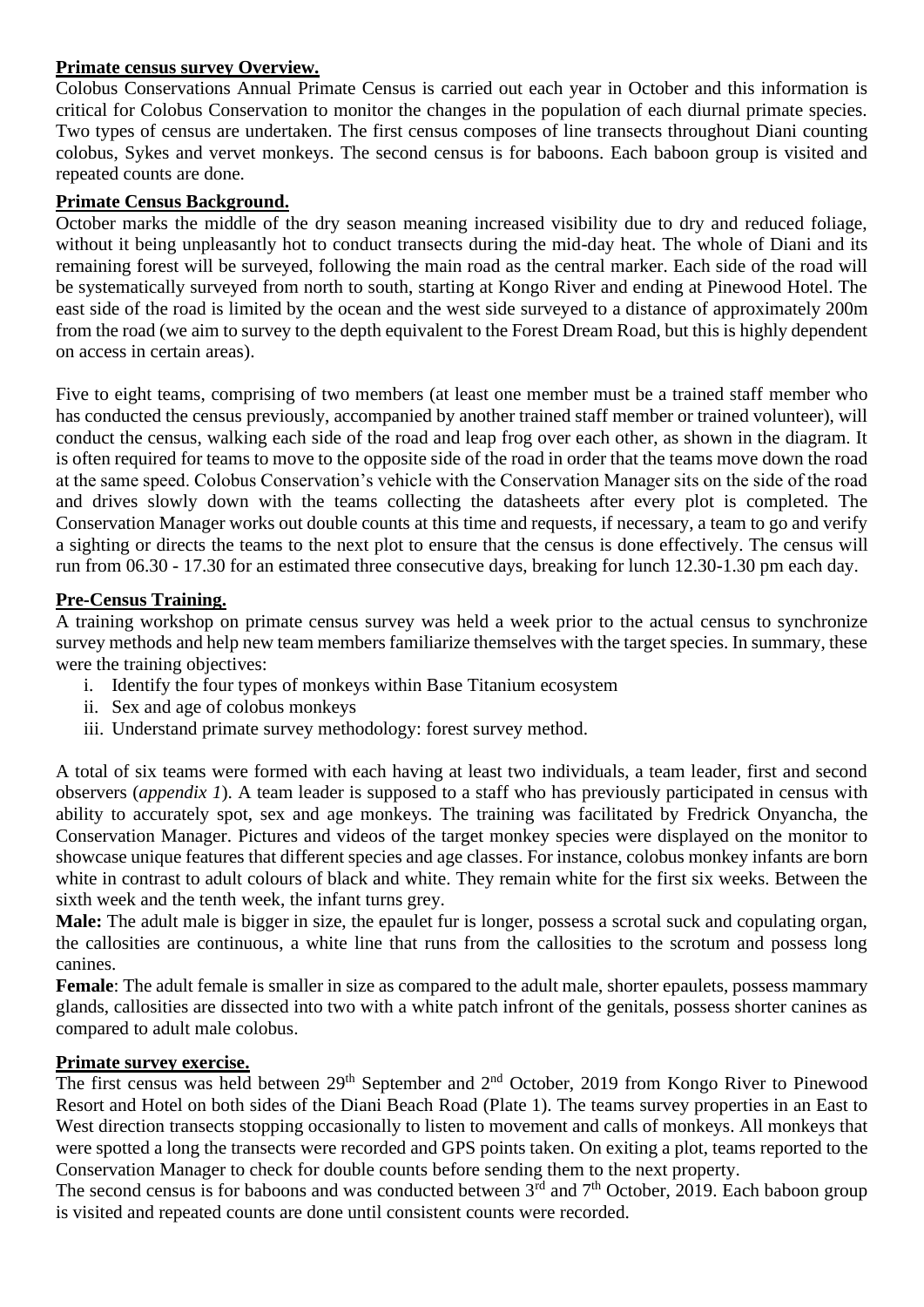## **Primate Census survey Results & Discussion.**

Wildlife population experience significant or insignificant fluctuations over time and space<sup>1</sup> as a result of both intraspecific and interspecific, environmental and anthropogenic factors<sup>2</sup>. Thus, it is necessary for wildlife managers to conduct monitory surveys for decision making. Colobus Conservation has conducted annual primate census for the last two decade to assess the population trends of Sykes, baboons and vervets in Diani. This is critical for decision making of the management and conservation of monkeys in human-dominated set ups.

The general trends indicate that the population of Sykes, vervets and baboons has been on a steady increase while that of colobus monkeys is observed as declining [\(Figure 1\)](#page-2-0). It is important to note that *Colobus*  angolensis palliatus is threatened nationally due to habitat fragmentation and degradation<sup>3</sup>. Thus, the declining population might be as a result of the impacts of the anthropogenic activities in and around the Diani Beach Forest. Over the last two decades property and home owners have cleared portions of the indigenous Diani Beach Forest to pave way for hotels and residential homes. This has lowered the forest canopy cover and foraging grounds available to the arboreal and folivorous species such as Black and White colobus monkeys<sup>4</sup>.

In 2018, two census surveys were carried out that is in January(2018A) and October (2018B). The January survey was a repeat of 2017 census which was deemed invalid for Sykes, colobus and vervets due to dataset inconsistencies. This did not apply for the baboons, whose census is conducted separate from the other species. Other notable observations are the relative higher Sykes count of 2013. It is outlier in relation to the entire data set dataset taking into account that the general trend indicates a gradual not exponential increase. Finally, there was a slight increase in colobus population as from January (308) - in October (341), 2018 – (371) October, 2019.



<span id="page-2-0"></span>Figure 1: Annual Diani Primate Census population Trends over the last 10 years

<sup>&</sup>lt;sup>1</sup> Chapman, C. A., Bortolamiol, S., Matsuda, I., Omeja, P. A., Paim, F. P., Reyna-Hurtado, R. & Valenta, K. (2018). Primate population dynamics: variation in abundance over space and time. *Biodiversity and conservation*, *27*(5), 1221-1238.

<sup>&</sup>lt;sup>2</sup> Patterson, L., Kalle, R., & Downs, C. (2018). Factors affecting presence of vervet monkey troops in a suburban matrix in KwaZulu-Natal, South Africa. *Landscape and Urban Planning*, *169*, 220-228.

<sup>3</sup> McDonald, M. M., Johnson, S. M., Henry, E. R., & Cunneyworth, P. M. (2019). Differences between ecological niches in northern and southern populations of Angolan black and white colobus monkeys (*Colobus angolensis palliatus* and *Colobus angolensis sharpei*) throughout Kenya and Tanzania. *American journal of primatology*, e22975.

<sup>4</sup> Dunham, N. T. (2017). *Feeding ecology of black and white colobus monkeys from south coastal Kenya: the influence of spatial availability, nutritional composition, and mechanical properties of food items* (Doctoral dissertation, The Ohio State University).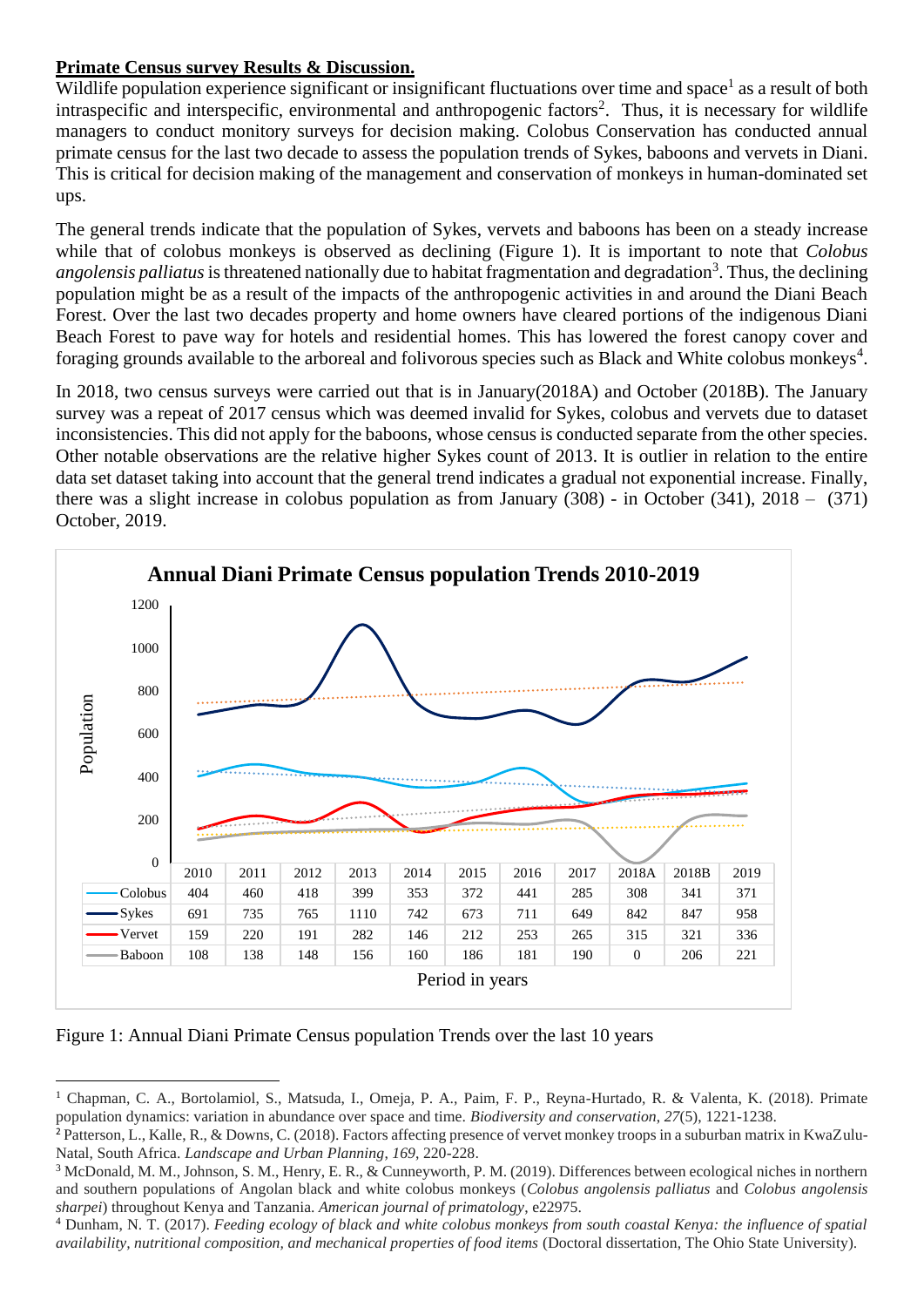## **Milestones achieved**

- $\overline{\phantom{a}}$  Survey was conducted on both sides of the Diani Beach Road in a record three days.
- $\frac{1}{x}$  Six survey teams were mobilized for the survey, two of the team leaders were former volunteers who participated in the Primate Newborn Survey.
- $\overline{\text{+}}$  The primate census survey exercise was supported by Base Titanium's environmental Department.
- $\pm$  The Department sent two of its employees to take part in the survey as part of the exchange program and cross learning.

## **Challenges Experienced**

- $\overline{\phantom{a}}$  Restricted access to some properties thus missing out on potential troops.
- $\overline{\phantom{a}}$  Bureaucratic security protocols derailing the survey exercise besides interfering with the survey procedures.
- $\ddot{\text{+}}$  Heavy downpours during the 2019 survey exercise. Provision of raincoats would solve this.
- $\frac{1}{\sqrt{1}}$  Some of the trained local surveyors failed to show up for the survey thus interfering with the survey team structure.

## **What should be done better!**

- $\pm$  Timely delivery of meals in line with the census program. The survey takes a break of 1 hour 30 minutes from 12.30 pm to 2.00 pm.
- $\ddot{\phantom{a}}$  Enough and event suitable meals should be prepared and deliver with necessary accompaniments. In this regard, use of hot beverages such as tea in the morning is ideal as opposed to sodas. Sodas and biscuits would be recommended for the hot afternoons.
- $\ddot{\phantom{a}}$  Team leaders to be given enough airtime prior to the survey day for communication and coordination
- Train more locals to take part in census as part of our CSR as opposed to outsourcing to cut on travel expenses.

| <b>Team</b>   | <b>Name</b>              | <b>Census Role</b>          | <b>Position</b>                 | Organization                |
|---------------|--------------------------|-----------------------------|---------------------------------|-----------------------------|
|               | <b>Fredrick Onyancha</b> | Coordinator                 | <b>Conservation Manager</b>     | <b>Colobus Conservation</b> |
|               | Mwitu Khalifani          | <b>Team Leader</b>          | Ass. Programmes Manager         | <b>Colobus Conservation</b> |
|               | Monica Makenzi           | 1 <sup>st</sup> Observer    | Staff                           | <b>Base Titanium</b>        |
| <b>Team A</b> | Louise Franklin          | $2nd$ Observer              | <b>Fundraising Consultant</b>   | <b>Colobus Conservation</b> |
|               | Saidi Kivugo             | $2nd$ Observer              | Staff                           | <b>Base Titanium</b>        |
|               | Simon Mungai             | <b>Team Leader</b>          | <b>Assistant Animal Welfare</b> | <b>Colobus Conservation</b> |
| <b>Team B</b> |                          |                             | Manager                         |                             |
|               | Eng. Johnstone           | 1 <sup>st</sup> Observer    | Volunteer/Engineer              | Ministry of Transport &     |
|               | Nyanyuki                 |                             |                                 | Infrastructure, Nairobi.    |
|               | Erick                    | 2 <sup>nd</sup> Observer    | Volunteer/ Gym Instructor       | Ukunda/ Community           |
|               | Dempsey Mai              | <b>Team Leader</b>          | Former Research Intern          | <b>Colobus Conservation</b> |
| Team C        | <b>Brilliant</b>         | 1 <sup>st</sup> Observer    | volunteer                       | Community                   |
|               | <b>Ted Nderitu</b>       | <b>Team Leader</b>          | Former Volunteer                | <b>Colobus Conservation</b> |
| <b>Team D</b> | Cynthia Mungai           | 1 <sup>st</sup> Observer    | Former Intern                   | Kenyatta University         |
|               | Martin Wamalwa           | $2nd$ Observer              | Staff                           | <b>Colobus Conservation</b> |
|               | Allan                    | Team Leader                 | Staff                           | <b>Colobus Conservation</b> |
| <b>Team E</b> | Cynthia Mungai           | 1 <sup>st</sup> Team Leader | Former Intern                   | Kenyatta University         |
|               | Louise Franklin          | $2nd$ Observer              | <b>Fundraising Consultant</b>   | <b>Colobus Conservation</b> |
|               | Kyohei                   | 1 <sup>st</sup> Observer    | Volunteer                       | Volunteer                   |
|               | Antonio Mwangi           | $2nd$ Observer              | Volunteer                       | Community/CC                |
|               | Janeserah Mukundi        | Team Leader                 | Animal Welfare Manager          | <b>Colobus Conservation</b> |
| <b>Team F</b> | <b>Steve</b>             | 1 <sup>st</sup> Observer    | Student volunteer               | Chuka University            |

## **Appendix 1: List of surveyors during the Annual Primate survey 2019.**